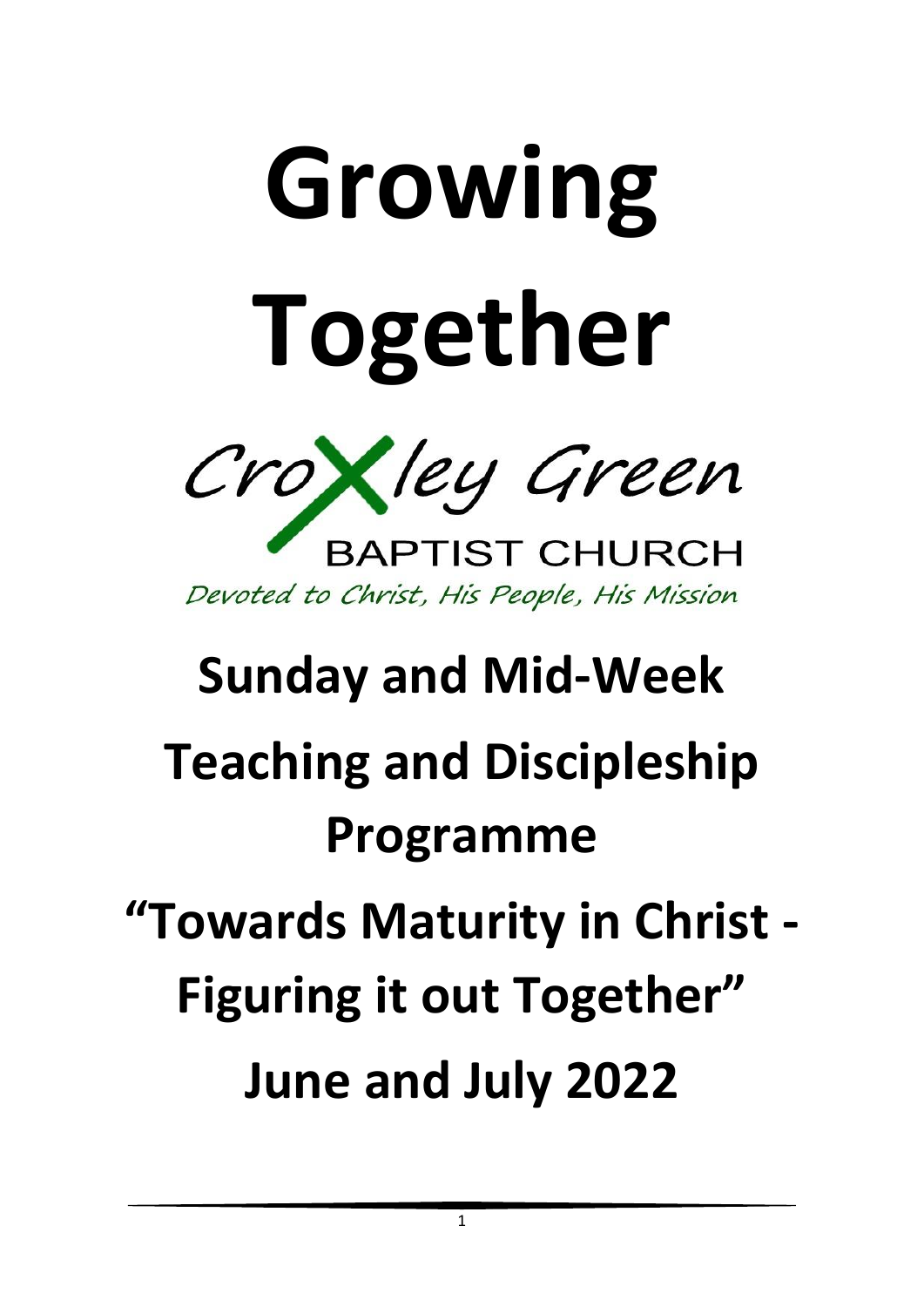| <b>Week</b>           | <b>Notes</b>        | <b>Weekly Theme</b>    | <b>Text</b>    |
|-----------------------|---------------------|------------------------|----------------|
| <b>Beginning</b>      |                     |                        |                |
| Sunday                |                     |                        |                |
| June 5 <sup>th</sup>  | <b>Bank Holiday</b> | Love in all things     | 1 Cor 13       |
| June 12 <sup>th</sup> |                     | Triumph after death    | 1 Cor 15v35-58 |
| June 19th             |                     | Ministers of the new   | 2 Cor 2:12-3:6 |
|                       |                     | covenant               |                |
| June 26 <sup>th</sup> |                     | Treasure in Clay Jars  | 2 Cor 4        |
| July 3rd              |                     | <b>New Creations</b>   | 2 Cor 5:11-21  |
| July 10 <sup>th</sup> | <b>Church</b>       | <b>Generous Hearts</b> | 2 Cor 9:6-15   |
|                       | <b>Meeting</b>      |                        |                |
| July 17th             |                     | Suffering for Jesus    | 2 Cor 11:16-30 |
| July 24th             |                     | Power in Weakness      | 2 Cor 12:1-10  |

Use the discussion starters to shape your evening or one of the two patterns below, or a combination of both!

| Pattern 1                                     | Pattern 2                                    |  |
|-----------------------------------------------|----------------------------------------------|--|
| Listening to voice of God in Life             | Listen to the voice of God in the text       |  |
| Where and in what ways have you been          | What stood out for you in the Bible text or  |  |
| aware of God this week?                       | sermon? Was there anything new for           |  |
| What are you grateful to God for?             | you?                                         |  |
| What has prevented you being aware of         |                                              |  |
| God? How might you resist these things?       | Was there anything that puzzled you or       |  |
|                                               | you did not understand?                      |  |
| In what ways did God encourage you through    |                                              |  |
| the Bible text/worship/                       | What challenged you in the Bible text or     |  |
| sermon?                                       | sermon?                                      |  |
| In what ways did God challenge you?           |                                              |  |
| How is God calling you to respond in your     |                                              |  |
| life, relationships, and discipleship to how  |                                              |  |
| you have heard his voice in your journey with |                                              |  |
| him this past week?                           | How is God calling you to respond in your    |  |
|                                               | life, relationships, and discipleship to how |  |
|                                               | you have heard his voice in the bible text   |  |
|                                               | this past week?                              |  |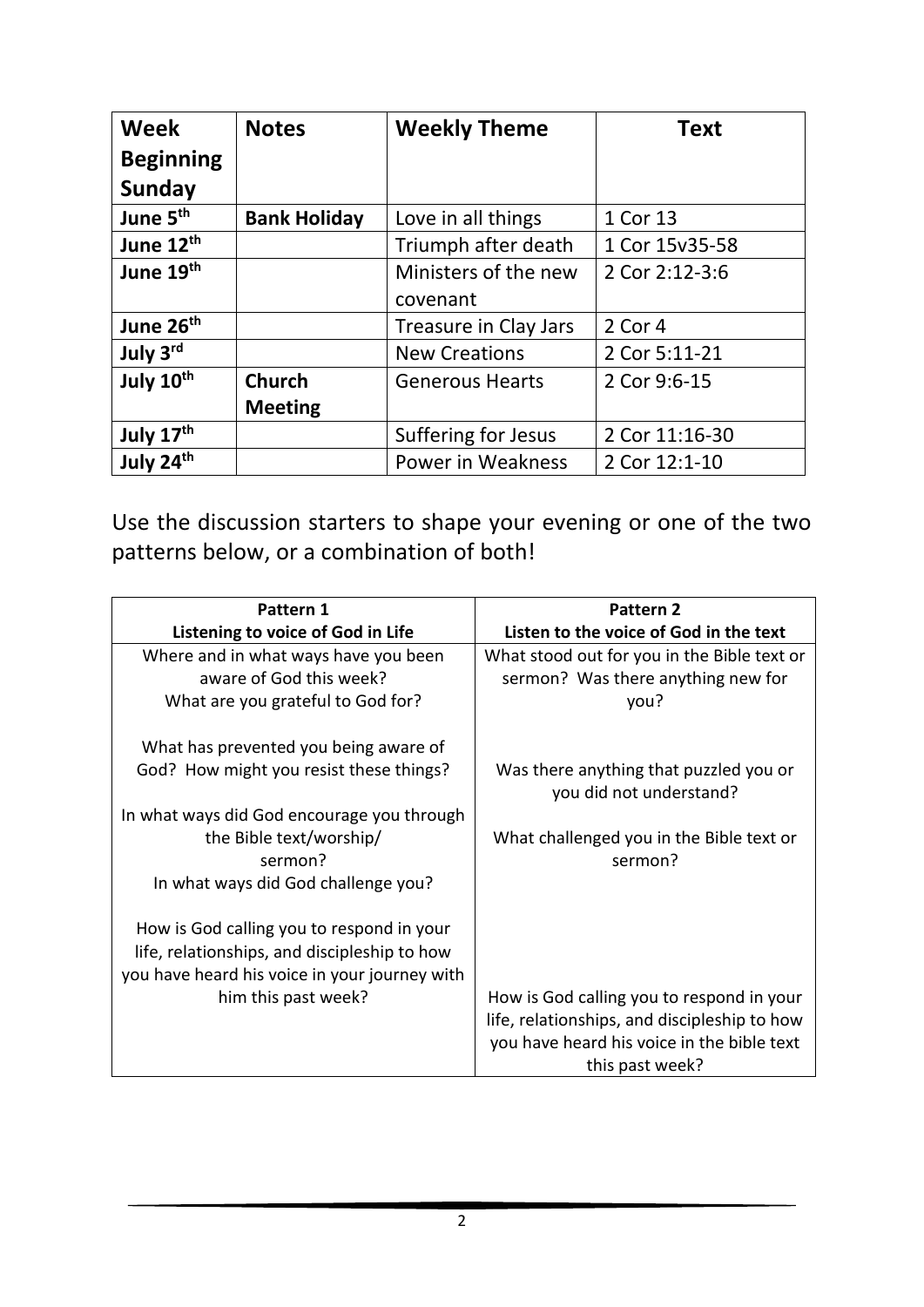# **Week Beginning Sunday 5 th June 2022**

#### **Discussion questions are developed from "For Everyone Bible Study Guides - 1 Cor" by Tom Wright pub by SPCK.**

# **Theme : Love in all things Bible Reading : 1 Cor 13**

- Share together was struck you in Sunday's sermon; what new thing did God reveal?
- Is love an emotion or an action?
- v1-3 : Consider the things that Paul says are less important than love. How are each of these connected to the topics mentioned in the previous chapters (11 and 12)? Why is it easy to place more importance on these things than love?
- How do the attitudes and outlook in 13v4-7 compare with the values of the world?
- Do you think living this way together is possible? How does the Holy Spirit help? How might you put some aspect of this description of love into action in church life and relationships.
- What does 13v8-13 promise about the future?
- Why do you think love is greater than either faith or hope (13v13)?

- Pray into any of issues that have arisen within your discussions
- Give thanks for anything new you have discovered about Jesus.
- Pray for the prayer topics in the weekly sheet.
- That love will be put into action in the life of the church.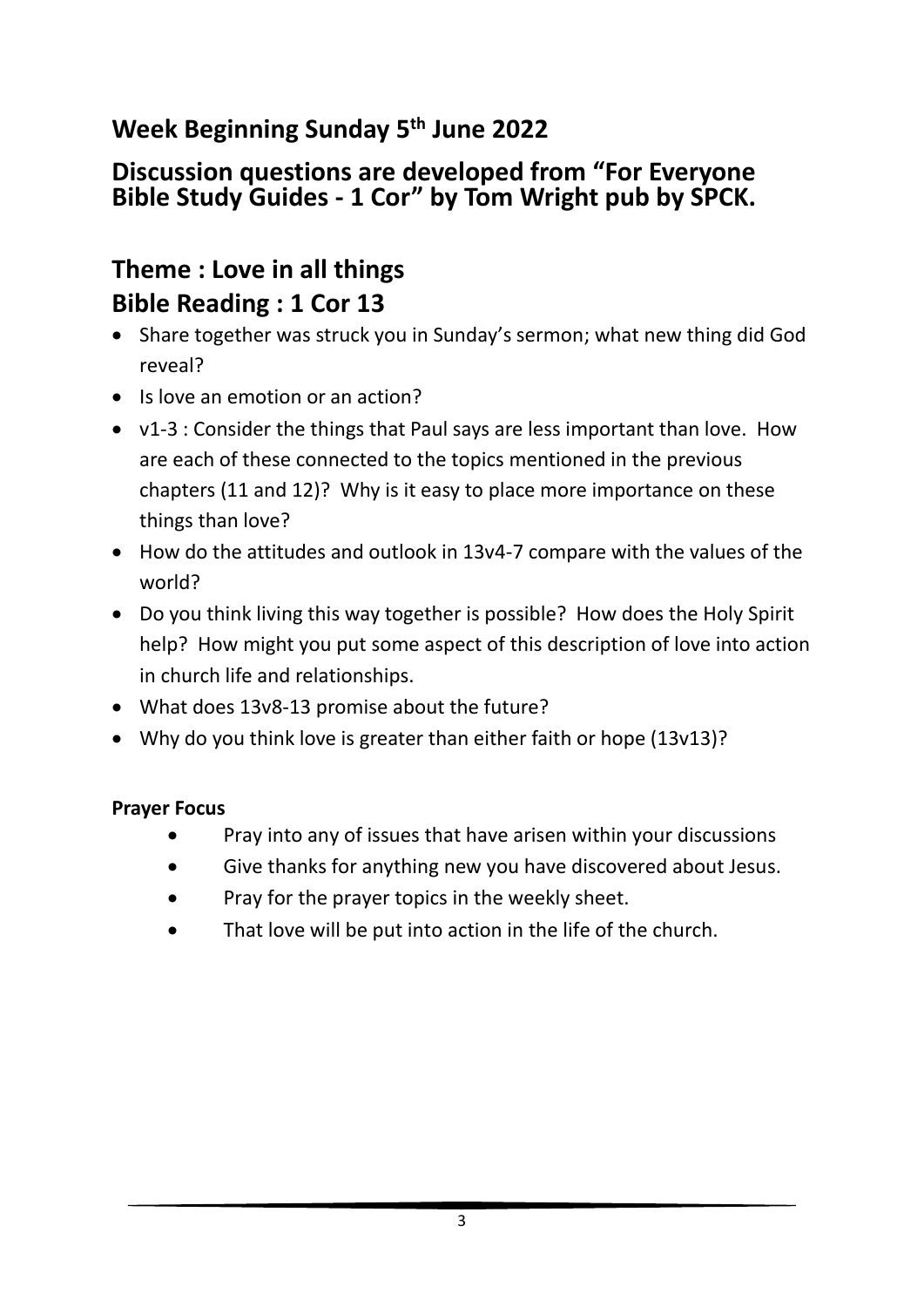# **Week Beginning Sunday 12th June 2022**

#### **Discussion questions are developed from "For Everyone Bible Study Guides - 1 Cor" by Tom Wright pub by SPCK.**

# **Theme : Triumph after death**

# **Bible Reading : 1 Cor 15v35-58**

- Share together was struck you in Sunday's sermon and service.
- What difference does the reality and promise of the resurrection make in or everyday living? Is it just a hope of life after death? Or does it shape living before death?
- v35-49 : How does Paul say nature itself illustrates the transformation of the old body to the resurrection body? Does this make you think about the Christian hope differently?
- Look at v44 Paul is making the contrast between what animates one type of life compared to another – one by food, drink etc, the other by God's own Spirit. How does this help us understand the practical difference the resurrection should make in our lives now?
- Paul mentions Adam, plants, animals as well as the sun and moon, referring to Genesis 1. What is he trying to say about the resurrection through this looking back to the creation story?
- Look at v58. You might thing Paul might end by saying "let's rejoice at the wonderful hope we can look forward too!" But he doesn't. What does he do instead? How can this verse be an encouragement in those times when the work we are doing for the Lord seems futile of too small to make a difference?

- Pray into any of issues that have arisen within your discussions
- Give thanks for anything new you have discovered about Jesus
- For the hope of resurrection to bring strength in life and hope beyond death. Pray for those who have been recently bereaved.
- Pray v58 in the people and the life of the church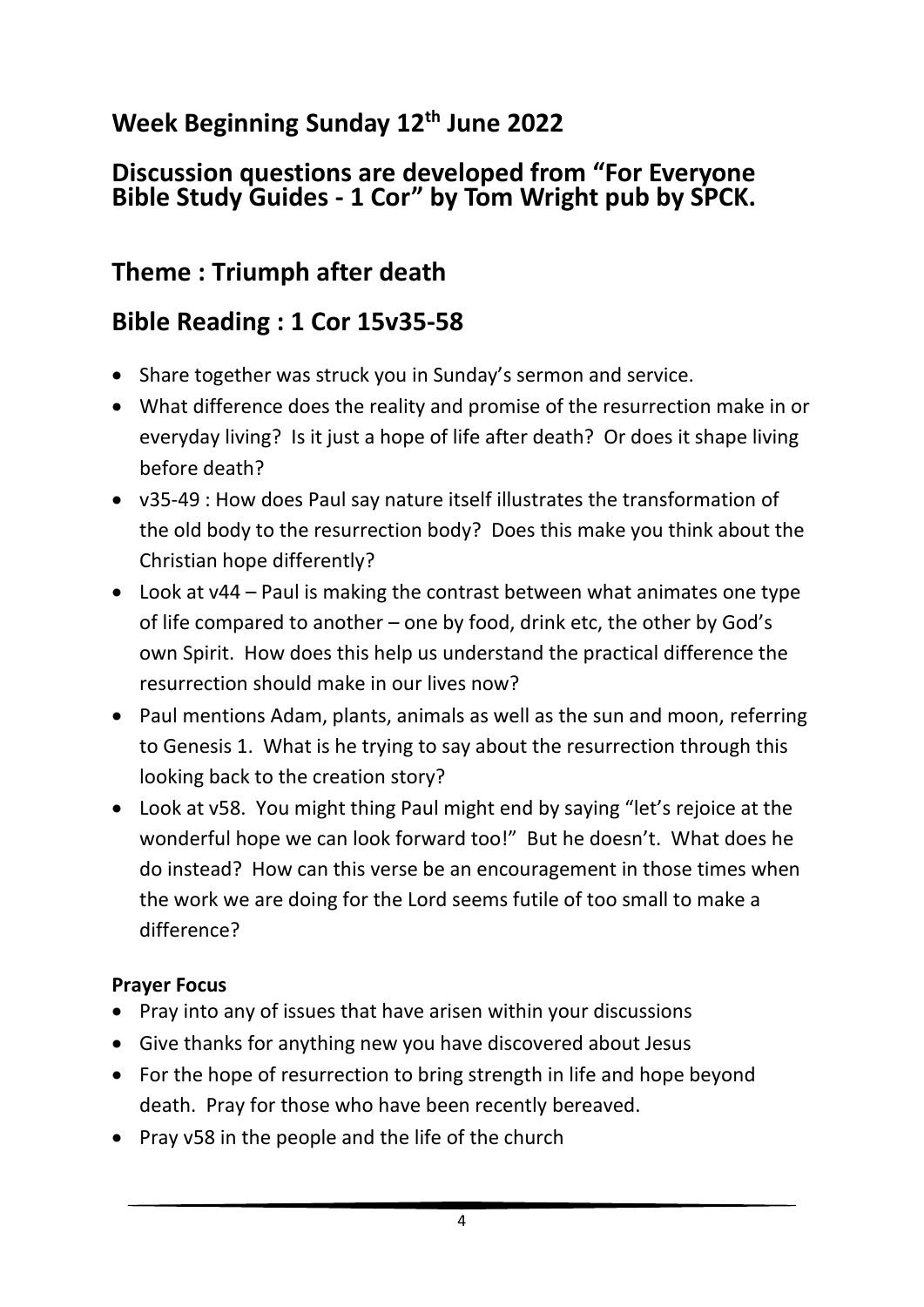# **Week Beginning Sunday 19th June 2022**

#### **Discussion questions are developed from "For Everyone Bible Study Guides - 2 Cor" by Tom Wright pub by SPCK.**

### **Theme : Ministers of the new covenant**

# **Bible Reading : 2 Cor 2:12-3:6**

- Share together was struck you in Sunday's sermon and service or what questions it raised for you.
- 2v14-15 the imagery here is of a Roman triumphal procession following a victory over another nation. Louted treasures would be paraded, along with captured prisoners, some of whom would be publicly executed. It was to make it clear that the Romans were victorious.
- 2v14-15 What do you find helpful in Paul's use of this image? Does any of it cause you to be uncomfortable? Is that due to the image or what Paul is trying to communicate. What is this?
- 2v16-17 How do we share the aroma of Jesus with others? Do you feel equal to such a task? What will give us greater confidence?
- 3v3 How are we a living letter (or text, email, etc)? In what practical ways can we be ministers of the new covenant, not the letter that kills but the Spirit that gives life?
- 3v4-6 Where does our confidence come from to share Jesus? How can we rely on God to give it to us? How can we encourage one another?

- Pray into any of issues that have arisen within your discussions
- Give thanks for anything new you have discovered about Jesus
- Pray through the life of the church in the news sheet.
- For one another to have greater confidence that God is sharing Jesus through you.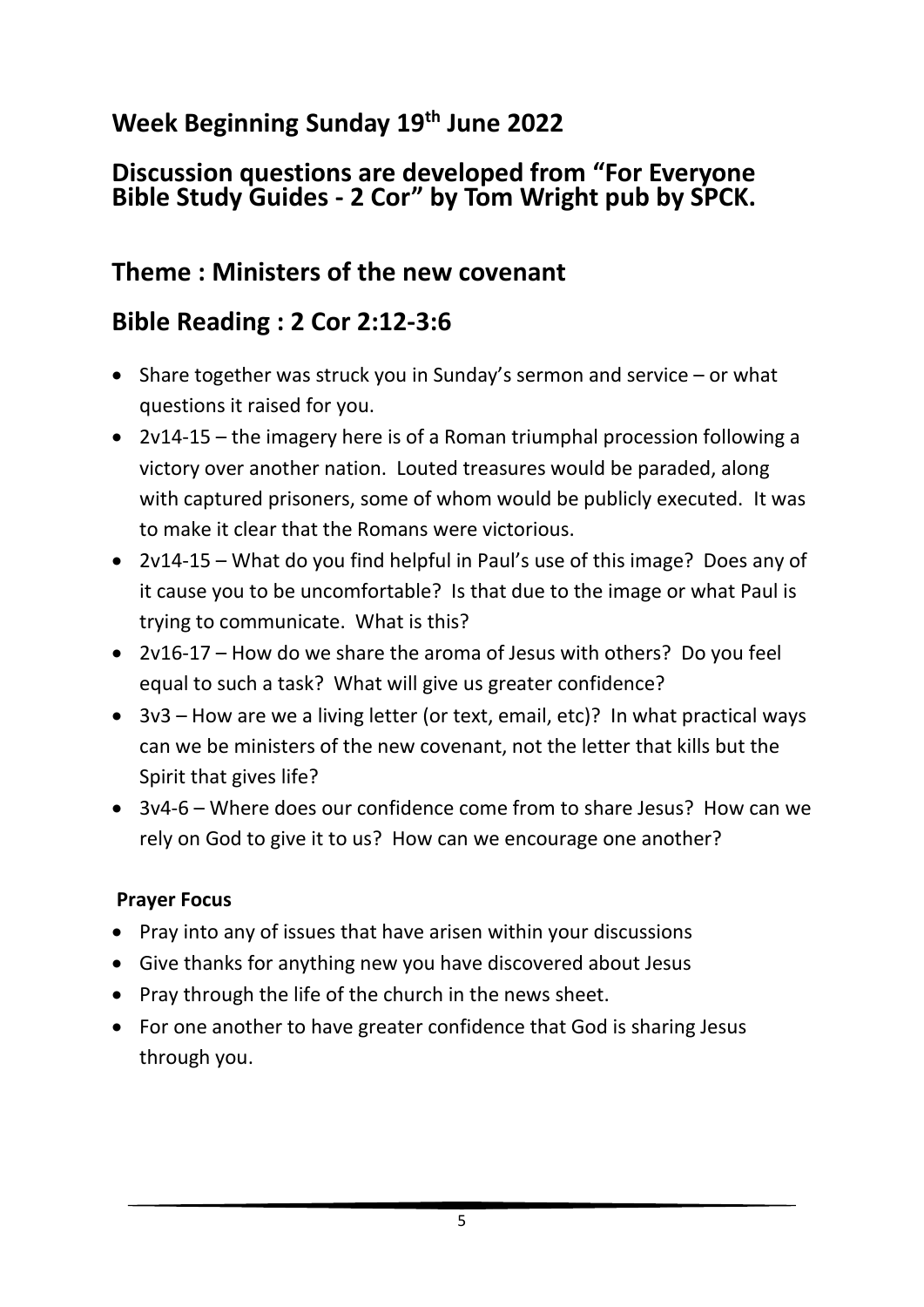# **Week Beginning Sunday 26th June 2022**

#### **Discussion questions are developed from "For Everyone Bible Study Guides - 2 Cor" by Tom Wright pub by SPCK.**

#### **Theme : Treasure in clay jars Bible Text : 2 Cor 4**

- Share together was struck and inspired you in Sunday's sermon
- 4v1-16 What does Paul communicate with the image of light in these verses? What does they say about Paul's job description? How might it shape our life with Jesus?
- 4v7-12 Paul came come across as a super-Christian, with a faith and life fare beyond ours. But do you think Paul is speaking from the position of hindsight? Look back to what he says in chapter 1v8-9 and compare them to these verses. What is the difference?
- Think back to a time when you have felt crushed and abandoned, but now as you look back, you realise that you were not overcome. How were you actually living out the nature of the gospel in that situation?
- 4v13 quotes Ps 116v10. Look over this Psalm. How does it fit with what Paul says in 4v13-18? How does the Psalm and Paul's world help us endure the struggles we all face?
- v16-18 : Paul is looking forward to the future resurrection. How does this hope and the words of this chapter help you face the present suffering in your own life that can threaten to overwhelm you and rob you of your hope and heart?

- Pray into any of issues that have arisen within your discussions
- Give thanks for anything new you have discovered about Jesus
- Pray for individuals who are facing struggles. And for the life of the church through a time of continued change. That people will know the truth of Paul's words in this chapter.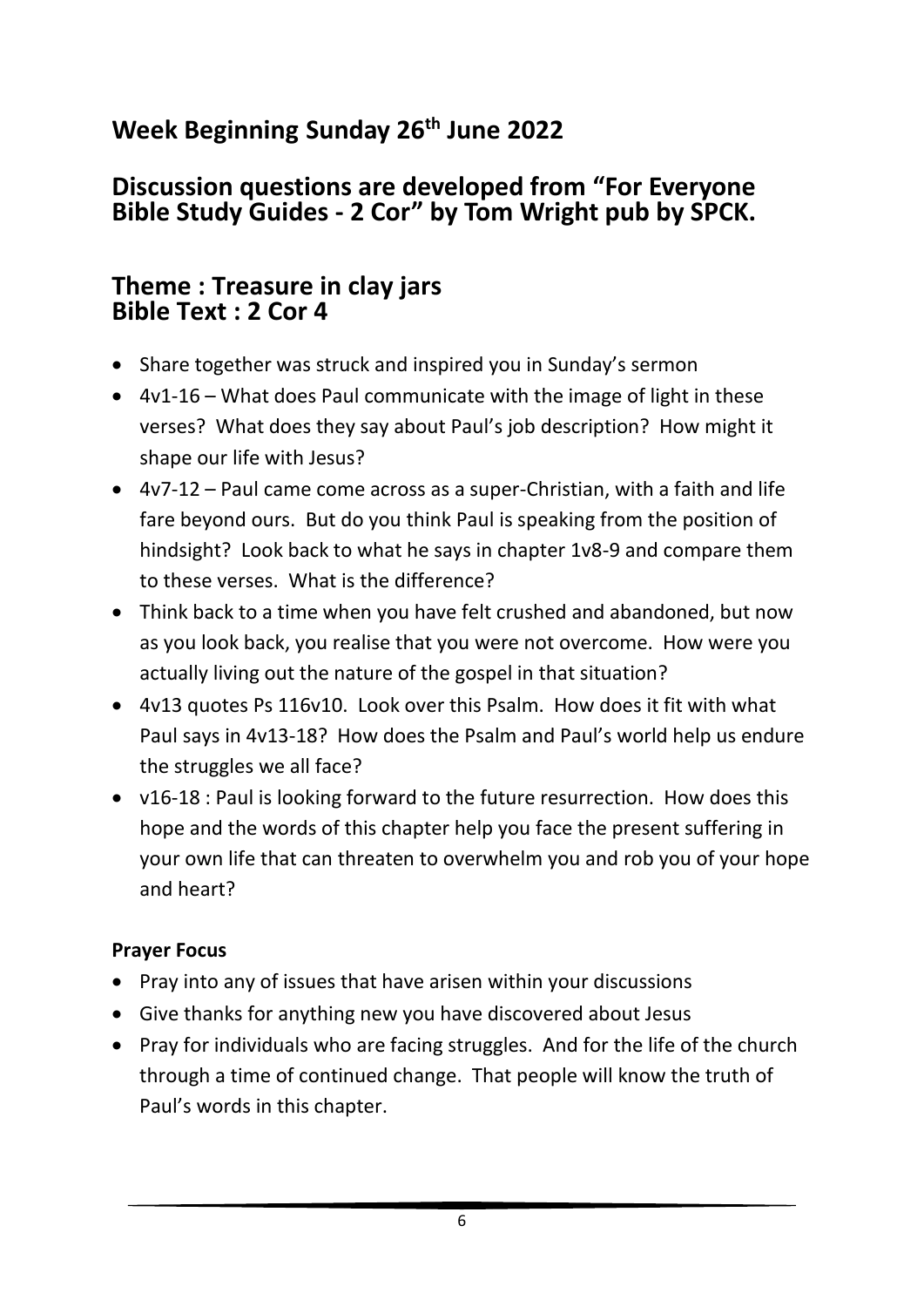# **Week Beginning Sunday 3 rd July 2022**

#### **Discussion questions are developed from "For Everyone Bible Study Guides - 2 Cor" by Tom Wright pub by SPCK.**

# **Theme : New Creations**

# **Bible Reading : 2 Cor 5v11-21**

- Share together was struck you in Sunday's sermon and service.
- 5v11-12 Some in the church in Corinth were not impressed by Paul but looked to other leaders who appeared more attractive in outward ways. What is it that impresses us in a church leader? What can we learn from Paul's words?
- 6v16-17 How do we look at life and the world differently because of Jesus? How do we look at other people because of Jesus? Is it always easy to see them as new creations? Do you see yourself as new creations?
- 6v17 What does it look like to be a "new creation"?
- 6v18-21 In what ways can you live out your calling as a follower of Jesus to be a "minister of reconciliation" like Paul?
- v20b-21 Who is Paul appealing to here? Unbelievers or believers? If we are to be ministers of reconciliation, how important is keeping our own reconciliation with God fresh and alive?

- Pray into any of issues that have arisen within your discussions
- Give thanks for anything new you have discovered about Jesus
- Share and pray into your relationships with others where you have been a minister of reconciliation.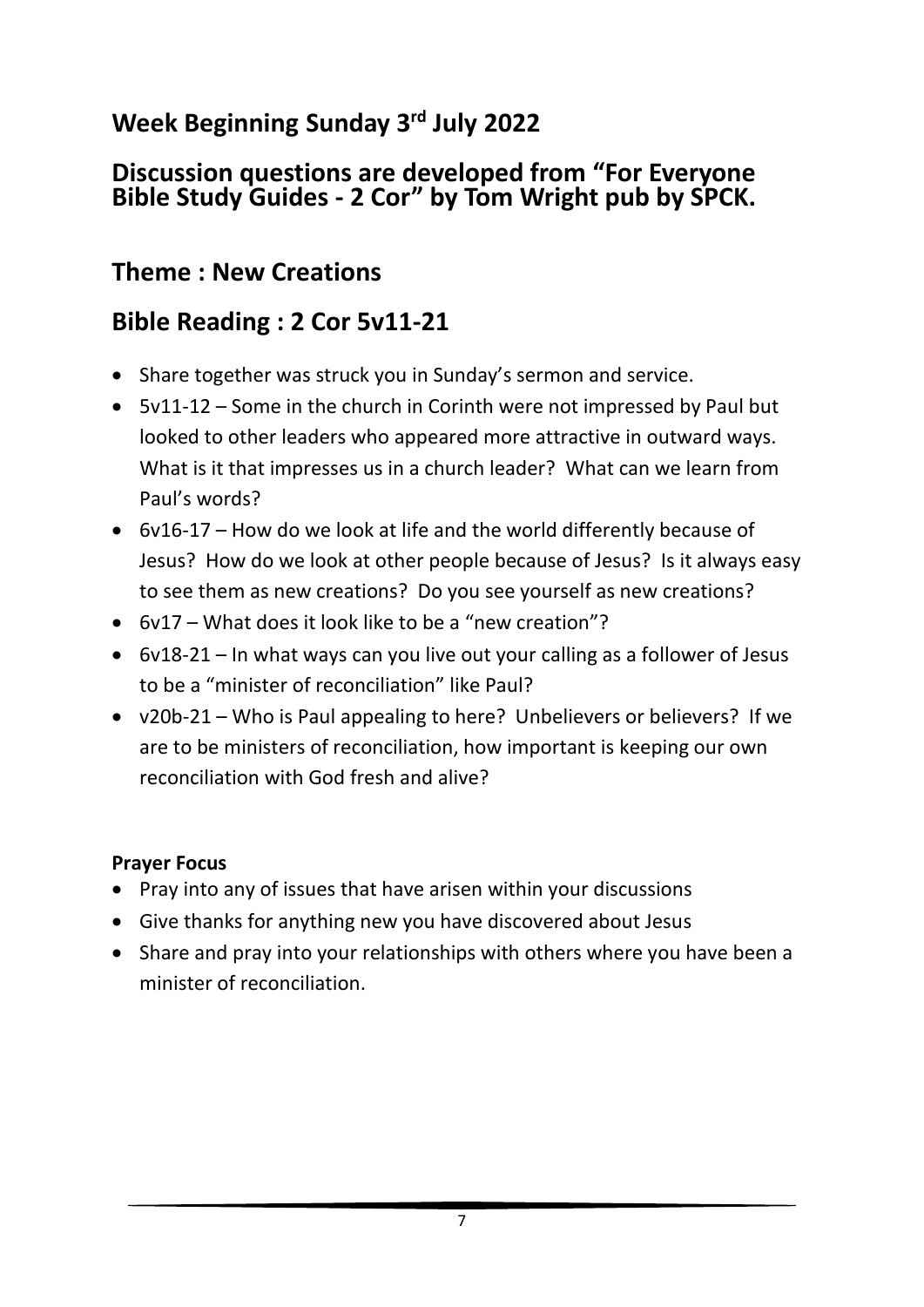# **Week Beginning Sunday 10th July 2022**

#### **Discussion questions are developed from "For Everyone Bible Study Guides - 2 Cor" by Tom Wright pub by SPCK.**

# **Theme : Generous Hearts**

# **Bible Reading : 2 Cor 9v6-15**

- Share together was struck you in Sunday's sermon and service.
- Talking about giving money to the church and ministry can be difficult. How is Paul attempting to turn the minds of the Corinthians around and give them a new, bigger pictures of seeing things. How might this motivate people to be generous and cheerful givers?
- Is this passage just about money? What other things do we need to be generous with?
- What can hold you back from giving generously? What part does obedience to God's call play in cheerful giving?
- v10-11 Where do we see the resources we have to live on coming from? Our own hard work and skills? Of do we see them as God's provision. Do we trust enough for this?
- v12-15 Should our giving support Christian ministries and people only? Or do we need to be generous across a wider range? How does this demonstrate our faith and hope?

- Pray into any of issues that have arisen within your discussions
- Give thanks for anything new you have discovered about Jesus
- Give thanks for the generosity of people in supporting the life of the church
- Remember those who are facing financial struggles.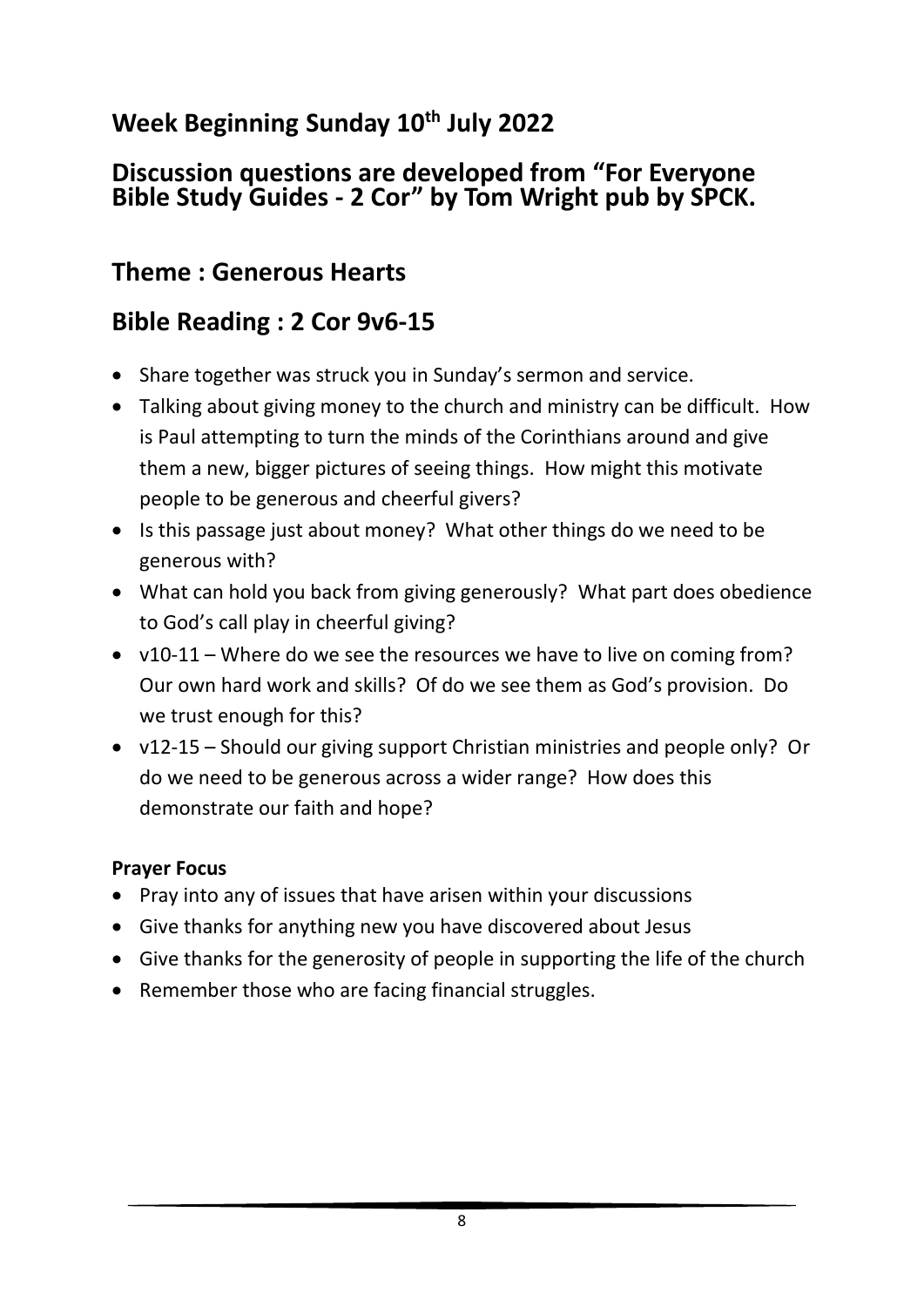# **Week Beginning Sunday 17th July 2022**

#### **Discussion questions are developed from "For Everyone Bible Study Guides - 2 Cor" by Tom Wright pub by SPCK.**

# **Theme : Suffering for Jesus**

# **Bible Reading : 2 Cor 11v16-30**

- Share together was struck you in Sunday's sermon and service.
- What characteristics and achievements do we look for in a successful leader?
- Look at v16-29 How is Paul playing the fool and teasing the Corinthians here regarding what they thought was important? What does it tell us about success as the world celebrates it and from a Christian point of view?
- There was a tradition in the Roman army that when a city was attacked, the first soldier over the wall would be given the honour of "the crown of the wall." How is Paul drawing upon this example, but also turning it around? What does it tell us about success and failure in the Christian life?
- Speaking of the cross, Henri Nouwen said "The Good News of the gospel … is not that God came to take our suffering away, but that God wanted to become part of it." How helpful is this in the face of our sufferings? Should we expect suffering as a Christian to be a normal part of our lives. How have you experienced it? And how has God shared it with you?
- Look at v30 What weaknesses should we boast in? How might we do this? And are there some weakness in which we shouldn't boast?

- Pray into any of issues that have arisen within your discussions
- Give thanks for anything new you have discovered about Jesus
- Pray for people who are suffering because they are Christians
- Pray into the churches search for a new minister